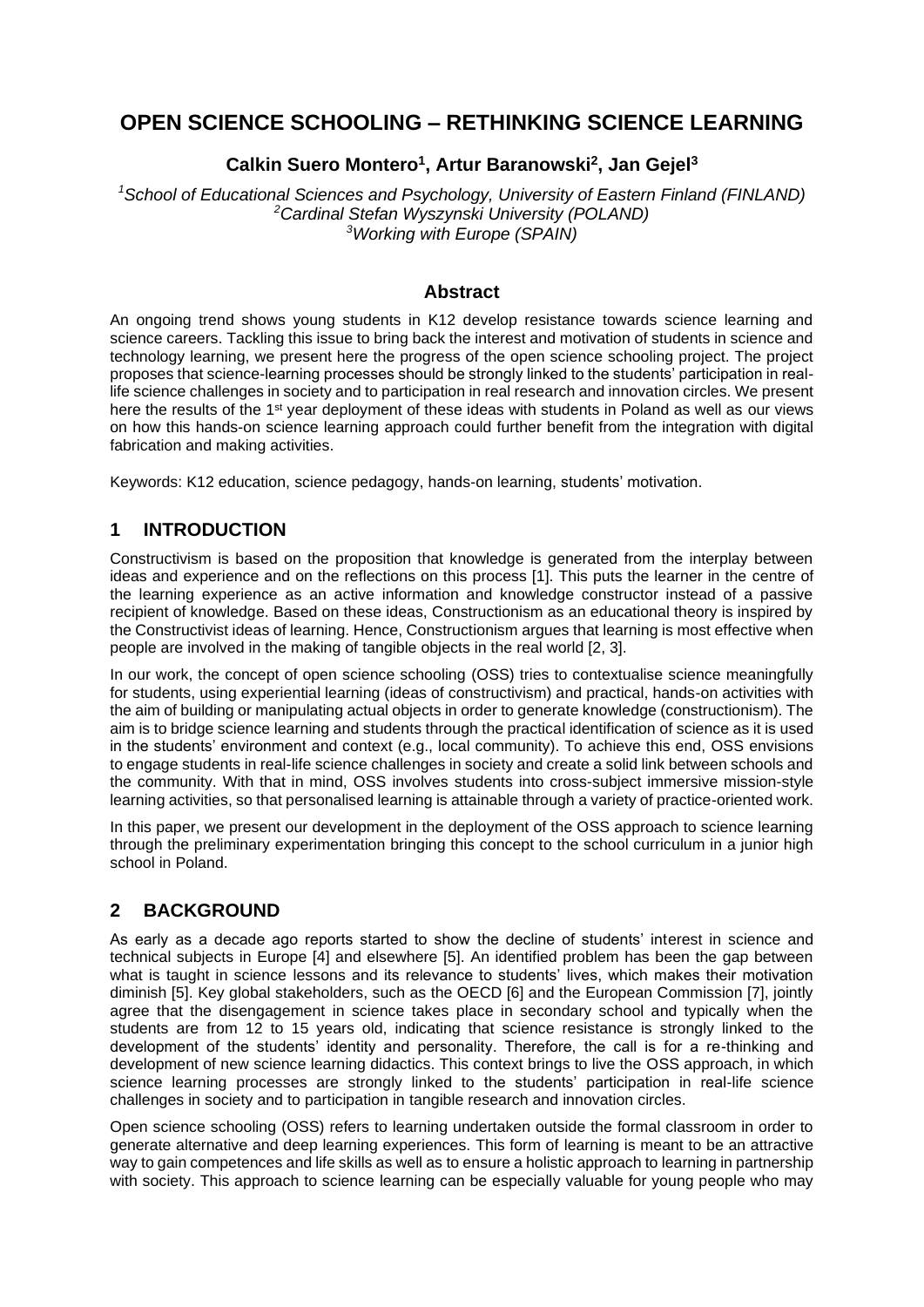be at risk of low levels of attainment with traditional learning approaches, or those who have dropped out of school or are in a situation of unemployment where achieving new skills might increase their opportunities in the labour market.

Because OSS has yet to be implemented broadly, it is very difficult for secondary schools and science teachers across EU to engage in the practical experimentation this concept. This is a strong motivation for implementing, investigating and evaluating the OSS approach to science learning. The practical experimentation and collaborative work alongside secondary school students should bring at the end of the OSS project useful guidelines on the successful implementation of the approach, representing one of the first systematic contributions for evaluating OSS in Europe.

# **3 SETTING OPEN SCIENCE SCHOOLING**

The idea behind implementing OSS is that young people conceive the science projects that they will be working on and running as a group. The successful implementation of a project developed through OSS is based on the all the group members' active contribution. As a starting point, young people are immersed in the project design with the aim of steering, carrying out tasks and taking initiative towards the fulfilment of their selected project. The expectation is that through this process the students' interdisciplinary competencies and skills develop. OSS is a learner-centred approach that engages and allows them to try out new activities. Furthermore, OSS encourages students to find connexions outside schools in order to understand science contextually in society, creating strategic partnerships between schools and relevant stakeholders, notably experts in different fields that could collaborate with the students, contributing their knowledge and bringing forth innovative ideas and solutions. In our work, the students chose participating in this type of non-traditional learning freely.

Here we present the steps taken to understand the need of a new didactical approach to science learning, taking into consideration the perspectives of the students alongside the preliminary implementation of OSS in a local junior high school in Łuków, Poland.

### **3.1 The Teams**

Science learning through OSS was set up as an optional biology course for students to participate voluntarily. Before starting the optional course using OSS learning approach, a questionnaire of 17 items was provided to a group of 16 students (12-16-year-olds, mixed gender) participating in the project (experimental group) and to another group of similar size taking traditional science classes (control). The aim was to have students describing their general understanding and their views on science as well as their self-identification with science. A set of questions related to the influential drivers keeping students interested in science, how they feel about science and whether they consider that the school's curriculum develops their interest in science was also administer after the course. An eForm was used as the tool to collect the questionnaires data.

### **3.2 Students' Views on Science**

According to the answers in the questionnaires, the students that chose science learning through OSS were the ones already motivated and interested about science learning (see Fig. 1). However, the answers also highlight that students generally do not show a high interest in science and that they feel unsure about its importance. This is also pinpointed by a student's statement *"nowadays, science is considered a difficult and boring subject and not many kids are interested in learning it"*. Furthermore, both groups of students did not consider the school and its curriculum help them to understand science or motivate them to learn science, neither now nor in the future. Moreover, other competences gained at school (e.g., creativity, digital and social skills) were ranked rather low by the group participating in the traditional science learning approach (e.g., lectures and exercises from books).

Teachers in some cases might be real factors enabling students reach better understanding, keep their motivation and achieve higher grades, according to the students' opinion, though this does not always happen. Students participating in the OSS approach also reflected the positive influence on science through their personal involvement in a collaborative project, finding solutions while experimenting, the number of experiments, workshops or well-equipped classrooms. From the students' perspectives, teachers' everyday traditional practice to science learning does not allow students to increase their digital skills, social competence or creativity, however. Students also indicated that the social context in their classes is important, an aspect that is fostered in OSS through cross-class and cross-subject work.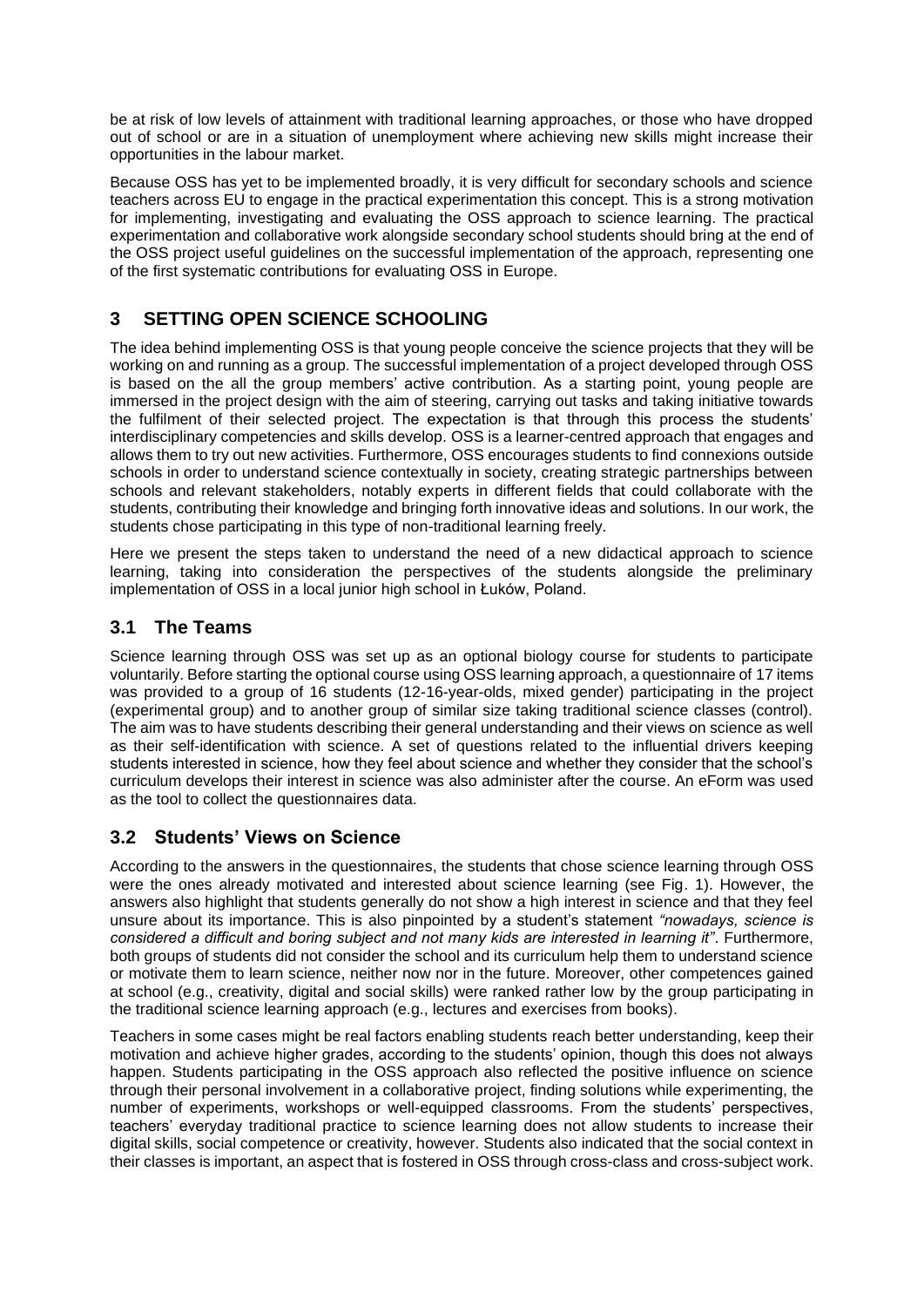

 *Figure 1. Students views on science. Left) answers to 'how much does the school curriculum motivate you to understand particular branches of Science?' (before the OSS intervention). Right) answers to 'how much does the way the Science subjects are taught at school is relevant to your expectations and needs?' (after the OSS intervention). Scale 0 = not at all; 10 = completely; N=16 respondents in each group* 

On the other hand, students did not think of science as a way of life. They did not understand the beneficial influence that it can have on local and national development. These responses confirm the need of implementing a different science learning approach in everyday school practice to make science a real experience instead of an additional theoretical input. Students recognised that the traditional science learning in the classroom is very rigid and does not respond to the challenges of society and the interests of students participating in our research. These perspectives of students provided strong grounds for the preliminary implementation of OSS in practice.

### **4 PRELIMINARY PRACTICAL IMPLEMENTATION**

The OSS didactic approach is imbued in a science pedagogy implemented through the following processes:

- Problem identification and contextualisation. Students are engaged in understanding what are the real problems that affect their local community and how science can offer support to understand and meliorate the situation. In order to understand the problems students are prompted to involve the local community as collaborators in their investigations, including research and innovation centres, industries, NGOs, and other social stakeholders.
- Knowledge and competences acquisition. Once a problem has been selected to be tackled, students receive training and information on demand from school teachers and other stakeholders from the local community as well as from their own investigations. This invites the acquisition of digital literacy skills, cross-subject matter and cross-disciplinary knowledge as well as the development of self-regulation, collaboration and communication skills, cultural awareness, creativity and problem-solving efficacy. Here the students benefit from learning through a variety of practice-oriented work forms that support different learning styles.
- Documentation. The students are encouraged to keep a record of their process and involvement on their projects. This serves the students as a tool for self-reflection on the work accomplished and provides them with a narrative of their experiences.
- Sharing. The students are also encouraged to share their experiences and solutions with peers in their schools and also with their local community. The sharing can take place online, e.g., through websites and social media, at scientific conferences, through ebooks, etc.

The processes of the pedagogical framework can be carried out by the students simultaneously. That is, as students advance in their learning experience, they could work on the problem identification and contextualisation while at the same time acquire knowledge and competences about relevant topics, for instance. The group of 16 students participating in the course carried out through OSS organised their activities by gaining digital competence through a series of workshops offered in the school's computer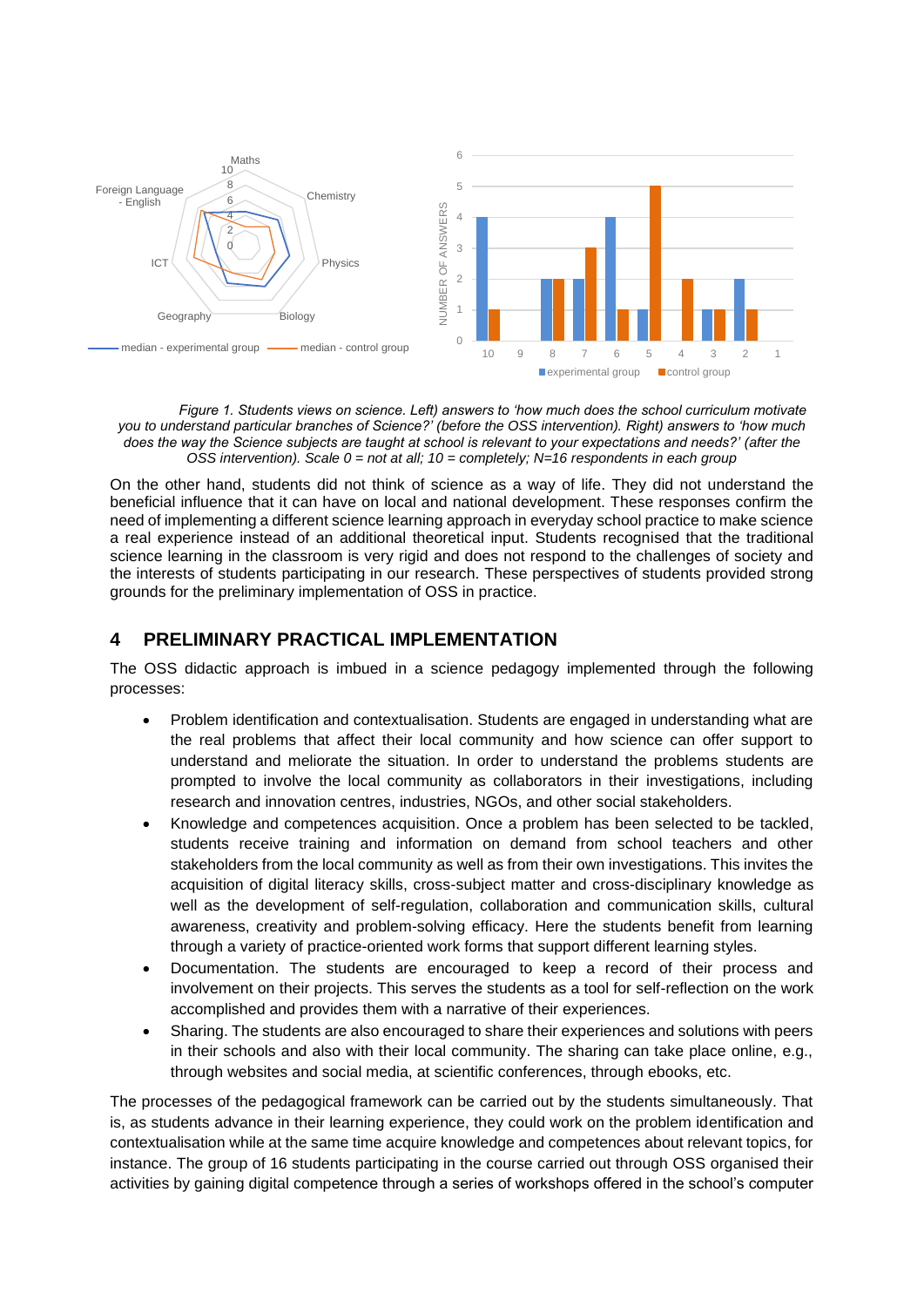classroom. Students gained skills that enabled them to set and provide a web page to share and to document the important events or results of their work through storytelling narratives.

To involve the local community in their science learning, the students explored the question *'where is science in society?'* For this, students carried out a dozen interviews with municipality officials, teachers, peers and family members in order to build a general picture of science and its understanding and implementation in locally set business. They also went to observe the process of creating cloth in a factory that they contacted with the assistance of a teacher. Before that visit, they had to familiarise with the business and prepare the set of question, which were to be asked to the business owner during an interview. Students had the opportunity to observe the production process of that local business, from the very beginning to the final products, with particular attention on the need of science and its implementation in the process. This facilitated students' access and contact with a community resource involved in a variety of science activities. In this way, an abstract understanding of science was transformed into a real-life and real-time experience, which increased the relevance of science learning for the students. Importantly, the students discovered the complex interrelationships between different branches of science in one place, outcomes of which were presented by them in the local TV as well as in online platforms (e.g., local media, posts, school web page, and project web page).

After their concept of science was created, the students decided to get involved into real outdoor research provided by Faculty of Biology and Environmental Science, Cardinal Stefan Wyszynski University. This work took place in a local forest reserve and the subject of investigation was ecological relationships of moths (Lepidoptera) and other fauna related issues. Students were engaged into every step of research process. At the beginning of the research, in spring 2018 they were working on identifying the moths, measuring and scaling them, and putting the data into a database. For this, they worked extracurricularly, with workshops held every week on Saturdays for 3-5 hours. In summer 2018 students visited several times the reserve for 1-3 days, were the hands-on investigation (night catching moths in light traps) was carried out. This activity was followed by identification, measuring and scaling of the specimens. The students finished their working according to scientific method and prepared several posters for the National Biopotential Conference 2018 and for the Yong Scientists Conference in 2018 and 2019. The students decided to continue their research during 2019. The impact of this process could be appreciated in the students' answers given after the course, shown in Fig. 2. Students expressed excitement about being involved in new activities and in new ways of thinking about science education and science learning.



*Figure 2. Answers to 'The highest influence in the interest in Science is provided by (match the three most important)'. Answer types: A - the number of hours on particular school science subject; B - the methods of teaching; C - the teachers charisma; D - well equipped classroom; E - the number of experiments, workshops; F - the personal students' involvement; G - the number of students in the classroom; H - the students personal discoveries while working on science; I - when teachers give students solutions; J - when students find out solutions by themselves.*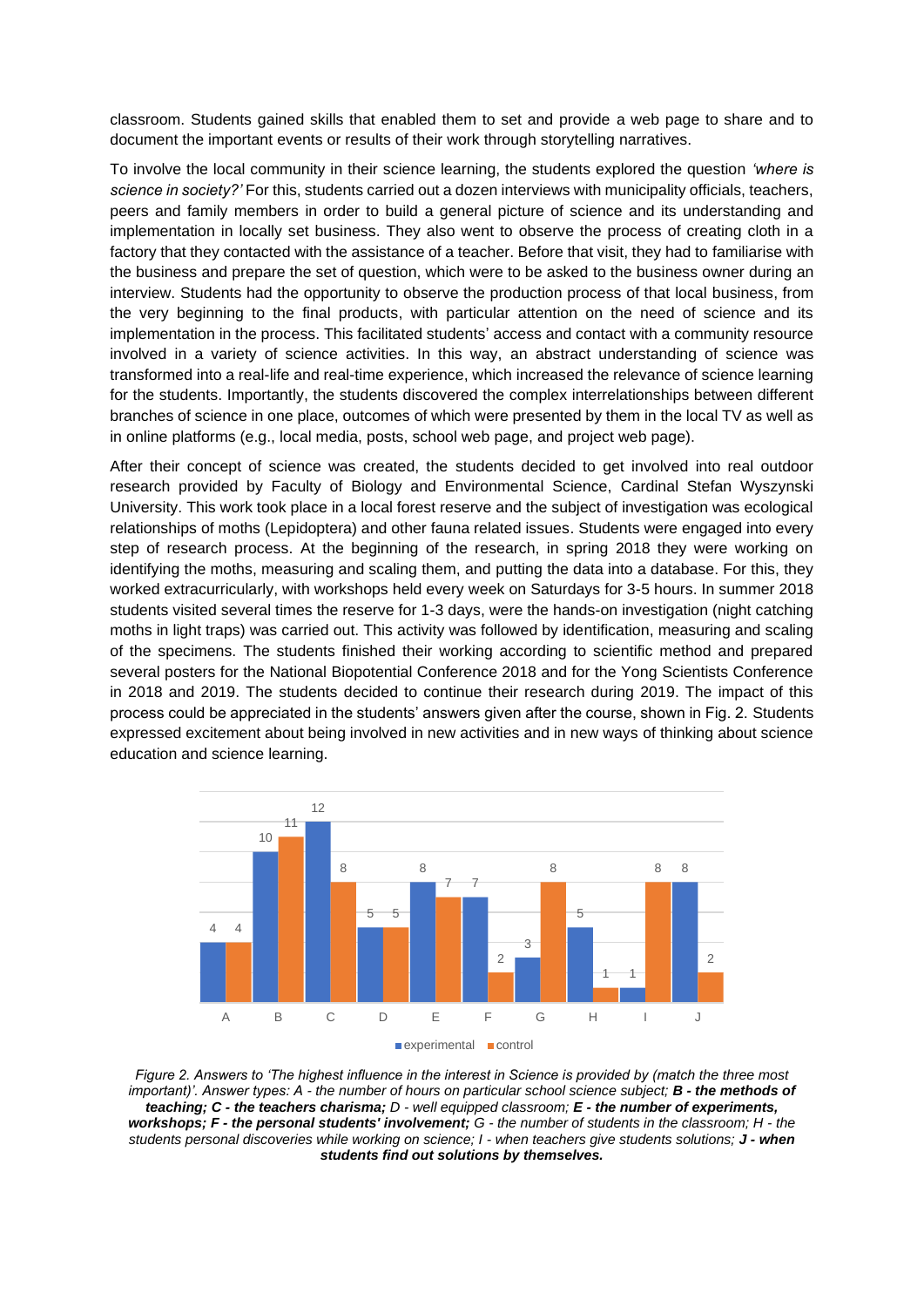### **5 DISCUSSION**

According to our preliminary deployment experience, OSS is suitable to various learning contexts (e.g., formal, informal and non-formal) depending on the actual tasks to develop. In our deployment, we facilitated the process by providing the students a scheme with sub-tasks that they could perform in order to understand 'science in society'. Although such activities were difficult to implement within a rigid established curriculum and with a large classroom, the activities proved to have the potential to enrich the school's routine and facilitate a deeper understanding of science for the students. A suitable solution that we considered was to divide the classroom into smaller groups, so that they could carry out their search for science in society. The implementation of the activities, nevertheless, required the direct participation and/or support of the managerial staff at school as well as the students' parents at home. Allowing flexibility and openness in the curriculum is fundamental, as it is the parents understanding of the process and consent to the activities since students are realising them in the community outside the school grounds.

Looking at established approaches, it is well-documented that science is better learnt through 'handson explorations' [8]. Similarly, STEAM (science, technology, engineering, arts and math) education has also benefited from the integration of a hands-on, constructivist approach to learning [3]. The OSS teaching and learning approach with its diverse activities has strong potential to develop STEAM education also integrating the use of digital fabrication and making technologies, since the digitalisation of society is ever present nowadays and the benefits of digital fabrication and making in education are widely acknowledged for providing meaningful and practical hands-on learning [9]. For example, we observed that during one of the missions outside the school involving a visit to a local clothes factory, students observed the work of 3D scanners as well as laser fabric cutter machines both operated by a computer. Students engaged deeply in knowing the details of such controlled process although the purpose of their visit was interviewing the head of the company about how science was implemented into the firm's activities. Bringing digital fabrication tools such as 3D modelling and printing software as well as 3D printers to the reach of the students will certainly benefit their engagement with science learning as the students could already appreciate the real application of these tools in society.

We can expect that through the OSS approach, teachers and students make significant progress towards enhancing their digital competence, considered as a very useful and on demand skill on the labour market, education and life. Through this kind of approach, we believe that students not only develop their cognitive skills but also develop their cross-cutting 21<sup>st</sup> century skills such as cultural awareness and communication, needed in the digital societies that we are creating. This could better qualify them to embrace their own future as digital citizens while at the same time providing students and teachers innovative learning and teaching approaches in the present [10].

Additional research on the practical implementation and development of OSS in different educational context could provide further insights on the ecosystem (e.g., collaboration between school, local community, home) necessary for this approach to thrive.

# **ACKNOWLEDGEMENTS**

The Open Science Schooling Project is co-funded by the Erasmus+ Program, project number 2017-1- FI01-KA201-034702.

# **REFERENCES**

- [1] Wikibooks Contributors, 'Contemporary Educational Psychology/Chapter 3: Student Development/Cognitive Development: The Theory of Jean Piaget', *Wikibooks, The Free Textbook Project*, 14 June 2017, [https://tinyurl.com/y4khydqo.](https://tinyurl.com/y4khydqo) Retrieved 15.12.2018
- [2] S. Papert. "Constructionism: A New Opportunity for Elementary Science Education". DRL Division of Research on Learning in Formal and Informal Settings, 193-206. [http://nsf.gov/awardsearch/showAward?AWD\\_ID=8751190.](http://nsf.gov/awardsearch/showAward?AWD_ID=8751190) 1987.